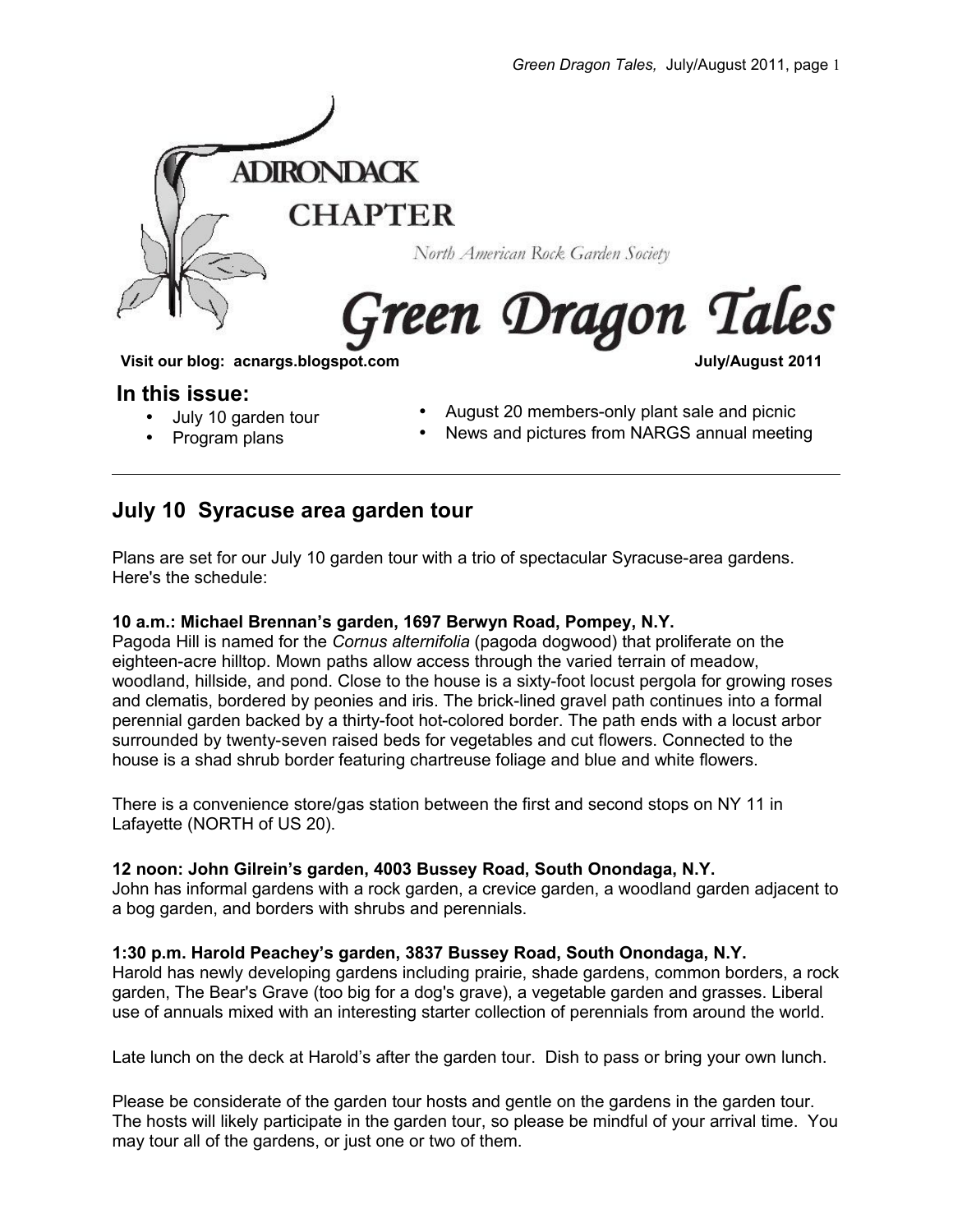### **Directions from Ithaca:**

1)To Michael Brennan's [1 hour/45 miles]

2)Take NY 13 NORTH to Cortlandville (don't follow NY 13 when it turns right to downtown Cortland)

3)NY 13 will become NY 281, Take NY 281 NORTH to the spur road for Interstate 81

4)Go right on the spur road/follow Int. 81 signs, go NORTH on Int. 81

5)Exit at the Tully Exit [Exit 14]

6)Go Left at the stop sign onto NY 281 NORTH, go 1 block

7)Go Right on NY 80 EAST for 4.2 miles, past Apulia Station and Apulia

8)Go Left on Berwyn Road (North)

9)Go 1.8 miles to Michael Brennan's 1697 Berwyn (corner of Stebbins Road and Berwyn Road) 10) Park on the WEST side of the road (house side)

1)To John Gilrein's [25 minutes/19 miles] 2)Take Stebbins Road WEST to Berry Road 3)Go RIGHT on Berry Road (NORTH) and Keep LEFT to stay on Berry 4)At STOP sign go Left (WEST) on US 20 10.5 miles to NY 80 5)Right on NY 80 (road heads North at this point) 1.7 miles to STOP sign 6)Go straight at STOP sign, leaving NY 80. This is now Makyes Road. 7)Take Makyes Road 1 mile to first intersection (no stop sign) at Tanner Road 8)LEFT on Tanner Road (West) WEST 0.5 miles to Bussey Road, go slowly, Bussey Road is hidden behind the red barn close to the road 9)Right on Bussey Road. If you get to a STOP sign, you missed the turn. Go 1.5 miles NORTH on Bussey Road to 4003 Bussey.

10)Park on the West side of Bussey Road only.

1)To Harold Peachey's [a half mile]

2)Go 0.5 miles SOUTH on Bussey Road to 3837 Bussey Road. Park on the WEST side of Bussey Road only.

Return to Ithaca 1)Go SOUTH on Bussey Road to the end (1 mile) 2)Go Left to the STOP sign 0.5 miles to Makyes Road 3)Go RIGHT on Makyes Road 1 mile to the STOP sign 4)Go STRAIGHT across the stop onto NY 80 SOUTH 5)Go 12 miles to the Lake Road/ and the Tully on ramp for Interstate 81 SOUTH, on the RIGHT directly across from Burger King 6)EXIT at Exit 12 Homer/Cortland and follow signs for NY 281 SOUTH and NY 13 SOUTH

Use Google Maps or contact John Gilrein for directions from other points [JGILREIN@twcny.rr.com](mailto:JGILREIN@twcny.rr.com) 315-492-0844.

## **Plant sale results**

*From BZ Marranca, treasurer/plant sales:*

We cleared \$2,055.15 plus \$35 in dues, a good return on the generosity of our membership.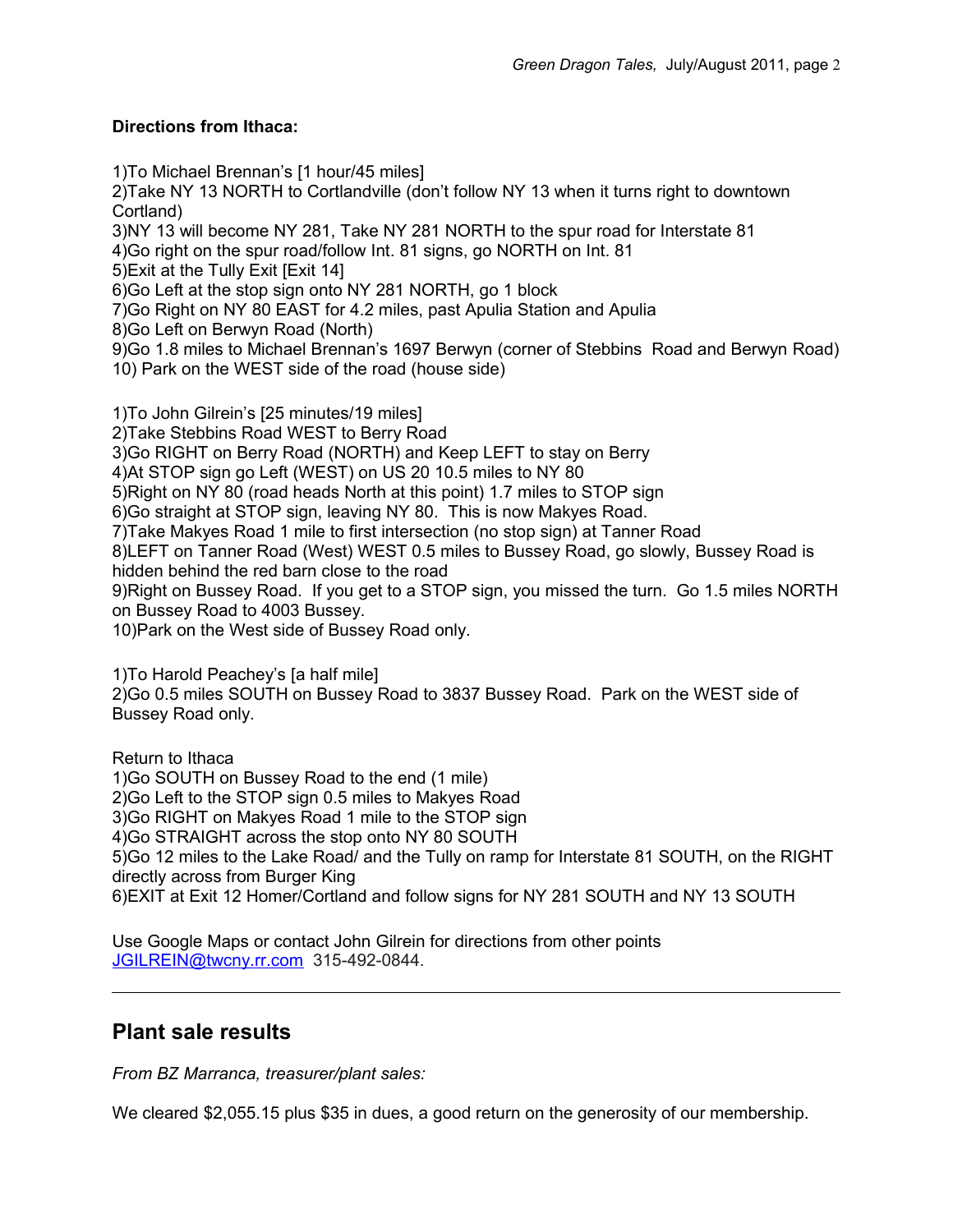## **2011 program plans**

Our **tentative** program line up for 2011. Details in future newsletters or acnargs.blogspot.com:

- July 10 **Garden tour**, Syracuse area. Featured gardens include Michael Brennan's, in Pompey, and John Gilrein's and Harold Peachey's, both in South Onondaga. See article above for preview and directions.
- August 20 **Member-only plant sale** and picnic, Billie Jean Isbell's in Brooktondale, N.Y. See article below for details.
- September (tentative, date to be announced) Working trip to **White Pine Camp**.
- September 17 **Lee Ginenthal, Bonsai**. CCE of Tompkins County.
- October 15 TBA. 404 Plant Science Bldg. (Whetzel Room).
- November 12 **Maria Galetti**, topic TBA. CCE of Tompkins County. (Note this meeting is on the second Saturday).

## **August 20 annual picnic and member-only plant sale**

*From Billie Jean Isbell, chair.*

Have you started potting up plants for this year's member-only plants sale and picnic? I have. Plans are set for this year's event, Saturday, August 20, to be held at my home and garden in Brooktondale

The address is 534 Valley Rd. - between the Brooktondale Community Center and the Valley Community Church. (A farmer's market is held at the Community Center 10:00am to 2:00pm)

The schedule:

- **10 a.m.:** Arrive promptly, get your plant sale number and help with set-up and pricing.
- **11 a.m.:** Plant sale begins outdoors rain or shine. Buy, buy, and buy some more.
- **Noonish:** Dish-to-pass picnic lunch (drinks will be provided). We'll eat outdoors weather permitting. I'll rent tables and chairs so that we can sit down for lunch in the shade.

As in past years, we'll very democratically allow those who arrive first to get "first dibs" at purchases. So it pays to arrive early. For the treasured and special plants, we will have a silent auction table.

Note this is our only members-only sale and we should have some real gems. Not yet a member? We welcome you to join for 2011 at this meeting for \$10 (\$15 for families). It's still a great value since we have half of our program year ahead of us.

### **Directions:**

From downtown Ithaca, take Rt. 79 east. (Rt. 79 east is East State St. and becomes Slaterville Rd.) Continue 5 miles and watch for a green highway sign for Brooktondale. **Turn right onto Brooktondale Rd.** and continue 2.4 miles. Brooktondale Rd. junctures with Valley Rd. at the Brookton Market on the left hand side across from the Brooktondale Post Office. **Do not veer left.** Continue straight onto Valley Rd. and watch for the Brooktondale Community Center on the right hand side of Valley Rd. My house and garden are next door (east) 534 Valley Rd. If you pass the white church on the right, you have gone too far. **Park in the church parking lot.**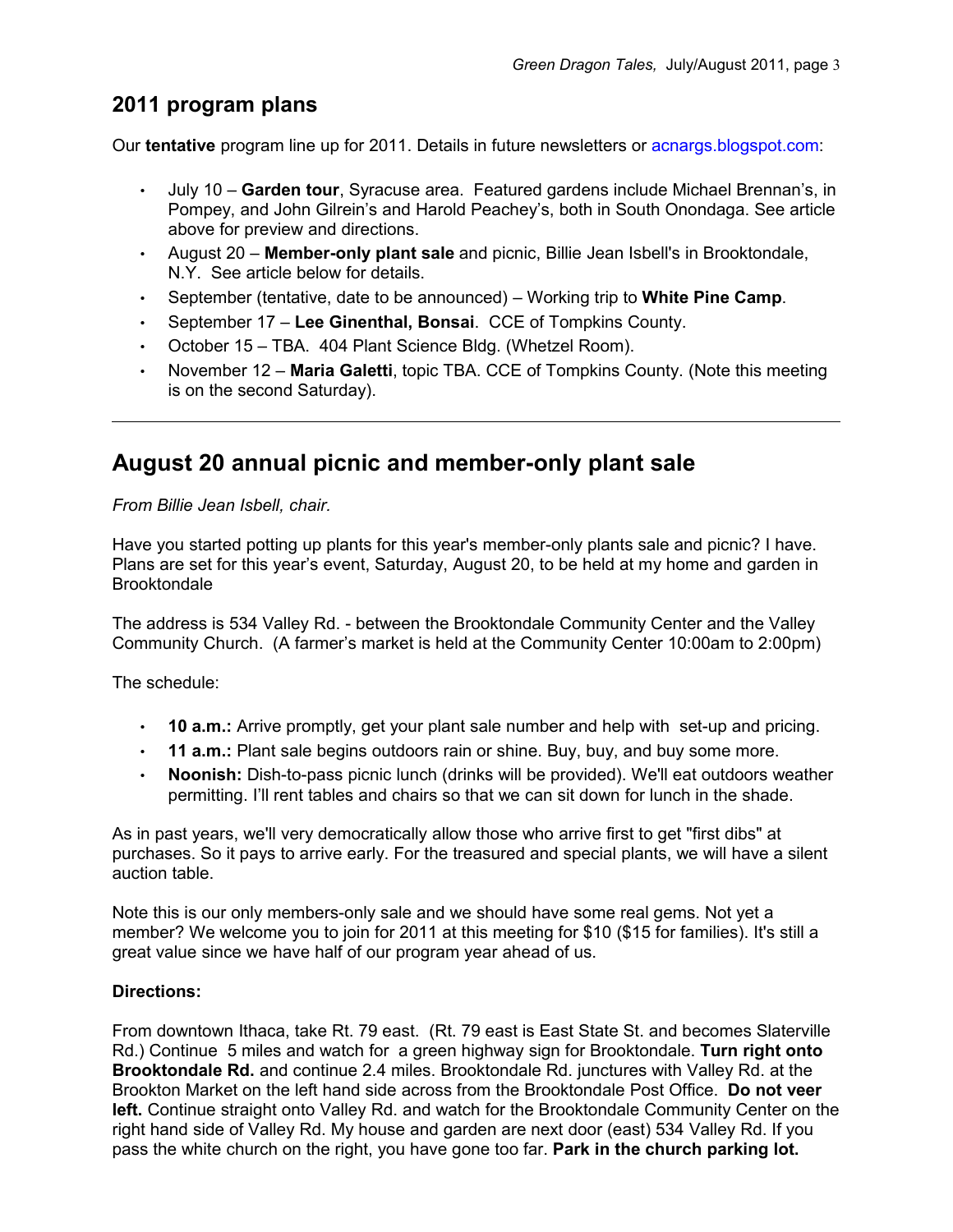### **News and pictures from NARGS annual meeting**

#### *From Peter George, NARGS president:*

At the 2011 North American Rock Garden Society Annual Meeting in New London, N.H., we held elections of new officers, as is our tradition. Peter George of the Berkshire Chapter was elected President; Harvey Wrightman of the Ontario Chapter was elected Vice President; Bill Adams of the Rocky Mountain Chapter is the new Treasurer; and Barbara Wetzel of the Illinois-Wisconsin Chapter continues as our Recording Secretary.

We also elected three members to the Board of Directors. Lola Horwitz of the Manhattan Chapter was re-elected; Janet Novak of the Delaware Valley Chapter and Betty Spar of the Potomac Valley Chapter are the two newly elected Board members.

The meeting was sponsored by the Fells Chapter, our newest Chapter, and was filled with beautiful garden visits (see pictures from John Gilrein, next page) and two outstanding speakers who introduced many of us to the alpine flora of New England. It showed that even a tiny Chapter, with fewer than 30 members, can sponsor and run a successful Annual Meeting and even make a few dollars! Keep that in mind when NARGS has an opportunity for your Chapter to host a meeting in your region.

The next year will be filled with new initiatives, including ongoing improvements to our website, The Quarterly Journal, and the Seed Exchange; and a continuing effort to build membership in all of our Chapters.

We will need to find people willing and able to serve on the Board of Directors, as three seats will be opening up next year. And, of course, we will continue to ask members to volunteer for one of the many committees that do the essential work of the organization, without which NARGS could not function.

I'm always available by email and I look forward to hearing from many of you over the next two years. I hope that you take the opportunity to visit the website [\(www.nargs.org\)](http://www.nargs.org/) and see the tremendous improvements we've made over the past couple of years. And of course, please get ready for a dramatic new look to the SeedEx, and our implementation of a web-based ordering capacity!

Finally, one of our most urgent initiatives is to develop an email-based voting mechanism, so that all NARGS members can finally participate fully in the election process. For too long the elections have reflected the views of a tiny percentage of NARGS members. With the advances in technology over the past few years, everyone should be able to vote on line, easily and securely. I'm hoping this will be ready for next year, but I guarantee that, by the end of my twoyear term, we'll have the new voting procedures in place.

Thank you for trusting me with this most interesting and challenging opportunity, and I hope that in two years most of you will still have a strongly positive opinion of NARGS and me!

*Peter George [petergeorge@verizon.net:](mailto:petergeorge@verizon.net)*